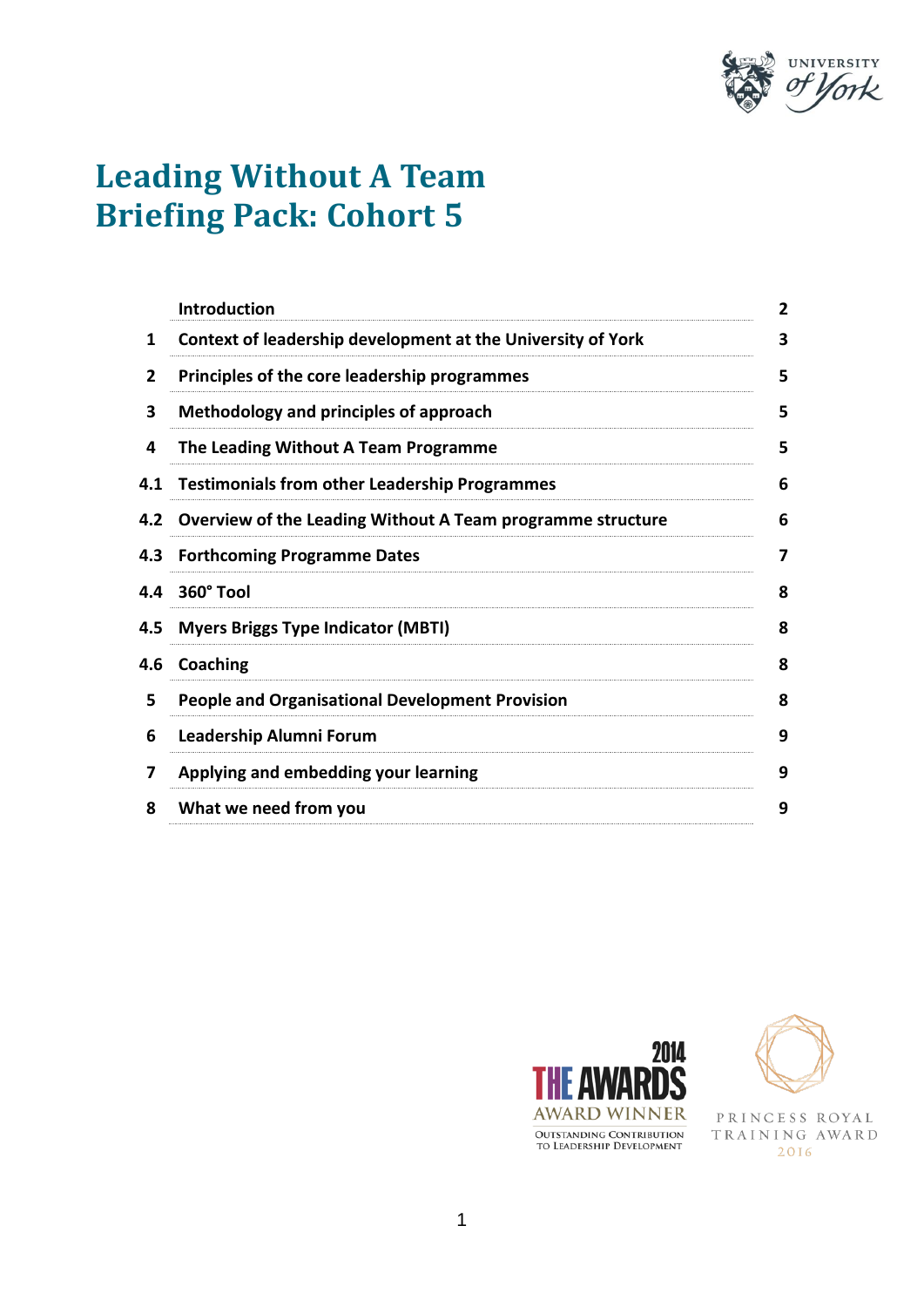

### **Introduction**

This briefing pack has been produced to introduce you to the Leading Without A Team programme and to hopefully answer some of the initial questions that you may have.

To be considered for the programme, you need to discuss your individual needs with your line manager and identify the areas of your performance that you wish to develop. It will also be beneficial to discuss opportunities that may arise for you to apply your learning in the workplace. This can then be recorded on the application form which needs to be submitted by **12 noon, Thursday 11 July 2019**.

The dates of the cohort can be found on page 7 of this pack.

If the programme is oversubscribed People and Organisational Development reserves the right to make the final selection of participants to ensure a balance of roles and departments. All places will be confirmed by **Friday 9 August 2019.**

If the programme is oversubscribed HoDs will be asked to prioritise the applications received from their department.

Before applying, please:

 Agree with your line manager that this programme meets your development needs and that you can commit to all workshop dates and other programme activities.

Should you have any questions, please do not hesitate to contact me on ext. 4867 or at lindsay.coomer@york.ac.uk.

Kind Regards,

**Lindsay Coomer Development Partner - Leadership**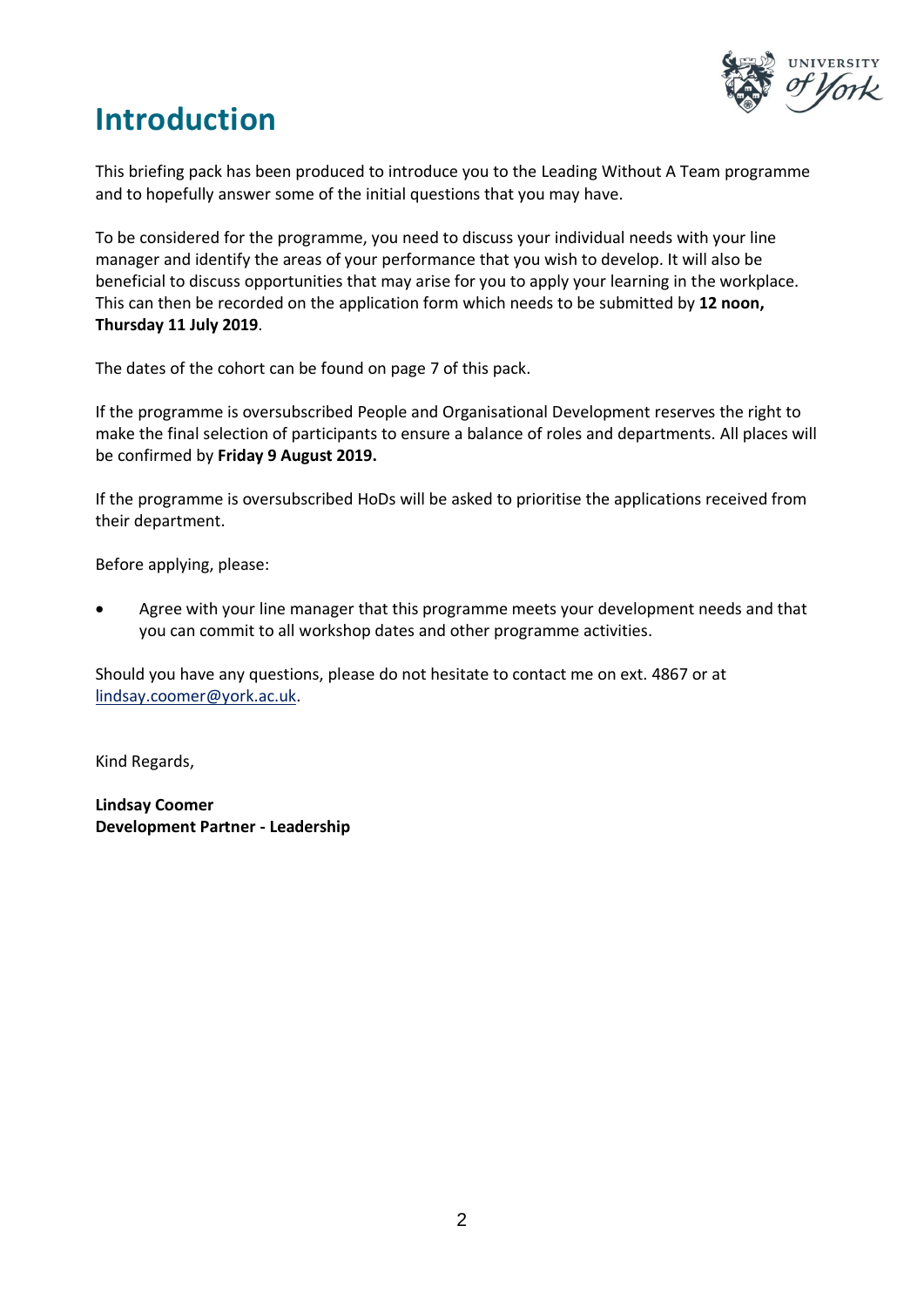

# **Context of leadership development at the University of York**

May 2008 saw the introduction of a Leadership Development Strategic Project. The focus of this project was to provide a framework and range of interventions in order to provide support and skills to those who are in leadership and management roles.

This resulted in the introduction of a comprehensive suite of leadership development opportunities. This is being continually updated as a result of feedback from delegates and key stakeholders in order to keep abreast of the developments within HE. This framework aims to create collective leadership capability that empowers and enables leaders to:

- gain deeper insights into the global/university context of leadership
- develop the strategic direction of their departments and activities to support departmental goals and the University Plan
- build sustainable high performing teams, built on the key skills of effective dialogue, feedback, inclusivity and engagement

This holistic approach as illustrated below, was recognised by The Times Higher Education Awards in 2009 when we received the award for 'Outstanding Contribution to Leadership Development'. In 2012 we received a Times Higher Award for 'Outstanding Support for Early Career Researchers' for our Research Leaders Programme, and in 2014 we also received a Times Higher Award for 'Outstanding Contribution to Leadership Development' for our Collaborative Leadership Programme. In 2016 were awarded the Princess Royal Training Award in recognition of our outstanding leadership provision.

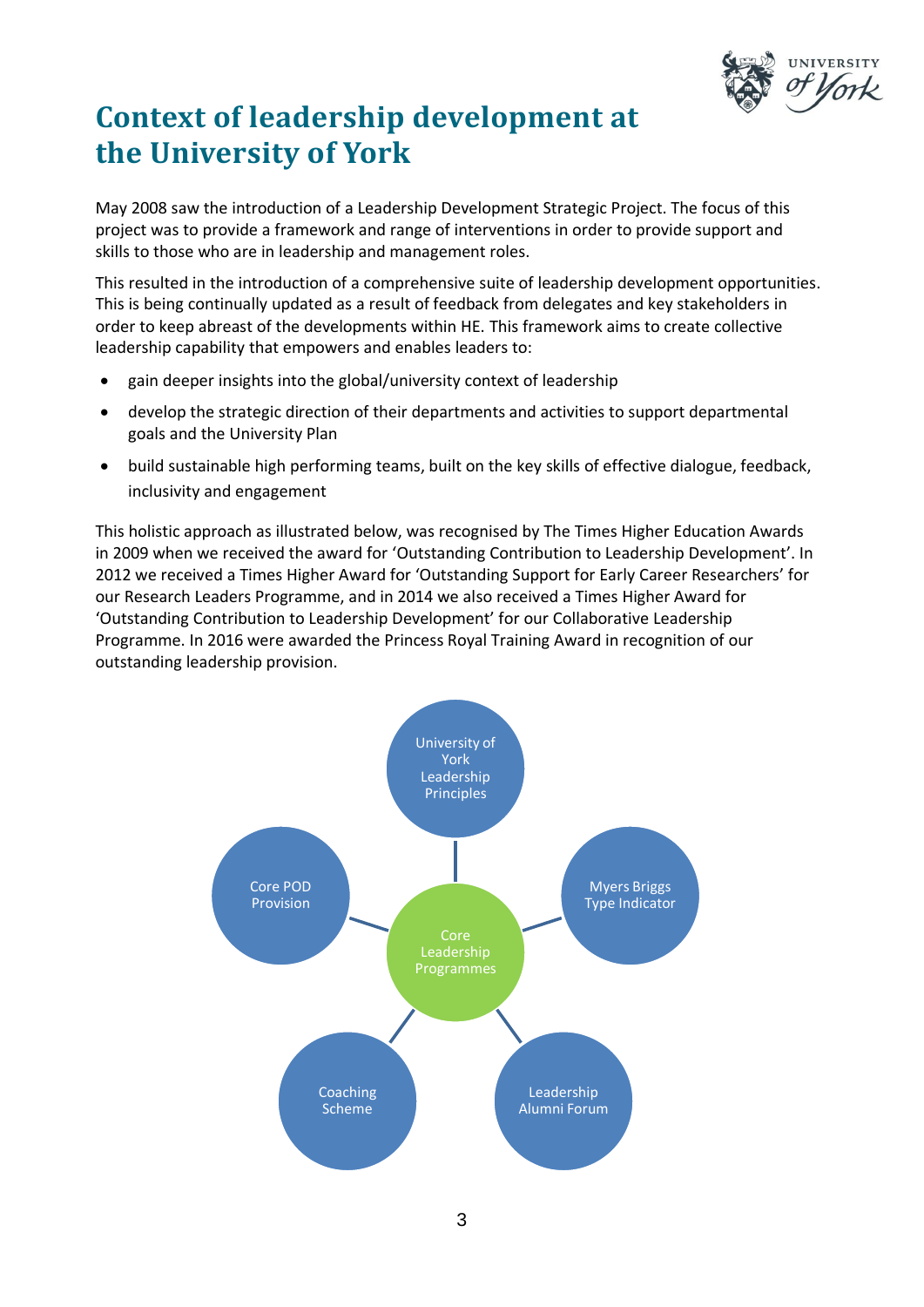

The following six core leadership programmes provide an opportunity to consolidate and develop existing knowledge, understanding, skills, attitudes and behaviours and they are open to relevant staff in a leadership role:

**1) Strategic Leadership Programme:** Suitable for Heads of Department and members of the Senior Management Group. Places on this programme are by invite only.

**2) Collaborative Leadership Programme:** For discrete Department Management teams to enable them build the capability and confidence of the management teams in departments, to face the challenges and changes of the new higher education environment.

**3) Leadership in Action:** Suitable for middle managers who are responsible for large teams and/or managing line managers within their team.

**4) Management in Action:** Suitable for first time, first line managers / supervisors who are directly involved with day to day supervision and work allocation.

#### **5) Research Leaders Programme:**

The Research Leaders Programme was introduced as a result of many research active academics and their managers highlighting that the abstraction for the Leadership in Action Programme was too long. The content covers the critical areas of the Leadership in Action programme but is presented in a research-only context. This can be supplemented through the core People and Organisational Development provision.

#### **6) Leading Without A Team:**

The Leading Without A Team programme has been developed with the recognition that a number of middle managers find themselves in leadership positions without having formal management responsibilities. This programme focuses less on managing teams and individuals and more on influencing key stakeholders. Typical applicants will be responsible for the delivery of strategic/cross University projects, without management responsibilities.

By meeting others in a leadership role from across the University, you will have the opportunity to share best practice whilst building a diverse network of support. The 360 degree and coaching elements of the programme will also provide a rich platform for greater self-awareness and personal growth.

All of the programmes are built around three core themes:

#### **Managing and Developing Self: Self Efficacy**

An opportunity to get feedback and review your personal approach to leadership and management. These modules will also identify key leadership skills and behaviours which will be effective within our environment.

#### **Managing and Interacting with Others: Relational Leadership**

Understanding your role in relation to building an effective team, developing individuals, maximising performance, dealing with conflict, managing change and holding difficult conversations.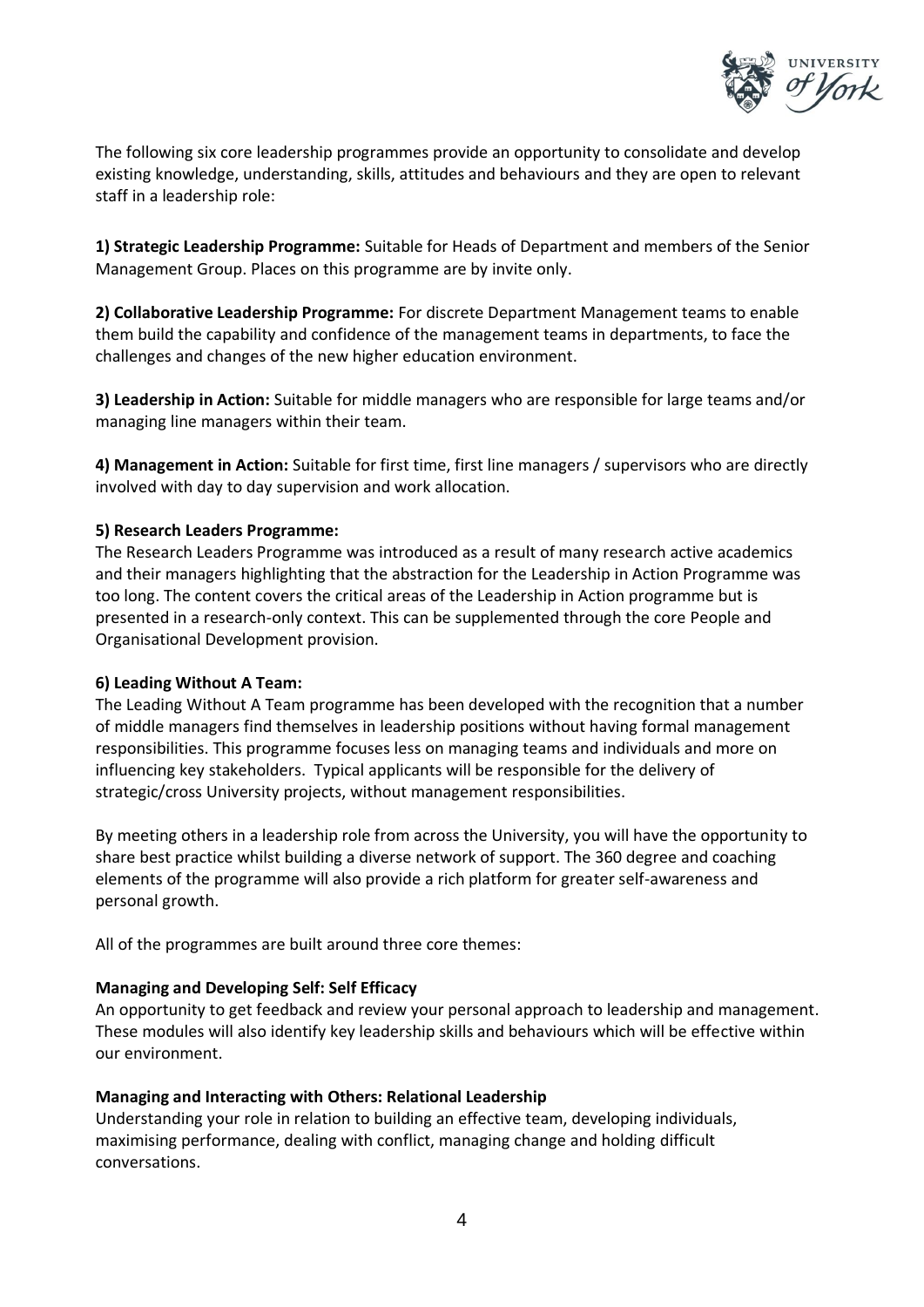

#### **Managing within the University: Organisational Leadership**

Understanding the structure, policies and frameworks within which the University operates. A particular focus is placed on financial management, strategic and operational planning and statutory requirements.

### **Principles of the core leadership programmes**

- To provide the essential knowledge and understanding required to perform leadership and management roles effectively.
- To develop the relevant skills, attitudes and behaviours of those who hold leadership and management roles within the University.
- To create a supportive and effective framework to share best practice and explore solutions to challenges within leadership and management roles.
- To support University Strategy by developing and empowering leaders and managers to achieve high performance.
- To maximise the potential of our managers and leaders.
- To provide departments with leadership and management skills this will assist in meeting department aims and objectives.
- To contribute to a culture of continuous professional development.

### **Methodology and principles of approach**

- A programme of formal workshops.
- In addition, all leaders and managers will be encouraged and supported to undertake appropriate self-development activities.
- Mentoring and coaching will be offered to support individual development.
- To acknowledge the differing learning styles of delegates, activities may also include use of external and internal speakers, psychometrics, facilitated sessions and classroom-based approaches.
- The content of the activities will address knowledge, understanding, skills, attitudes and behaviours.
- Programmes will focus on practical problems/case studies.

#### **The Leading Without A Team Programme**

The programme is delivered by People and Organisational Development.

It comprises of five core modules which run over a period of six months. In addition, two hour coaching sessions take place in between the modules, to enable individuals to explore issues in the workplace through coaching from their peers. Not only do these sessions offer practical solutions or greater clarity of issues but they also provide a safe environment to develop coaching skills as part of a leadership approach.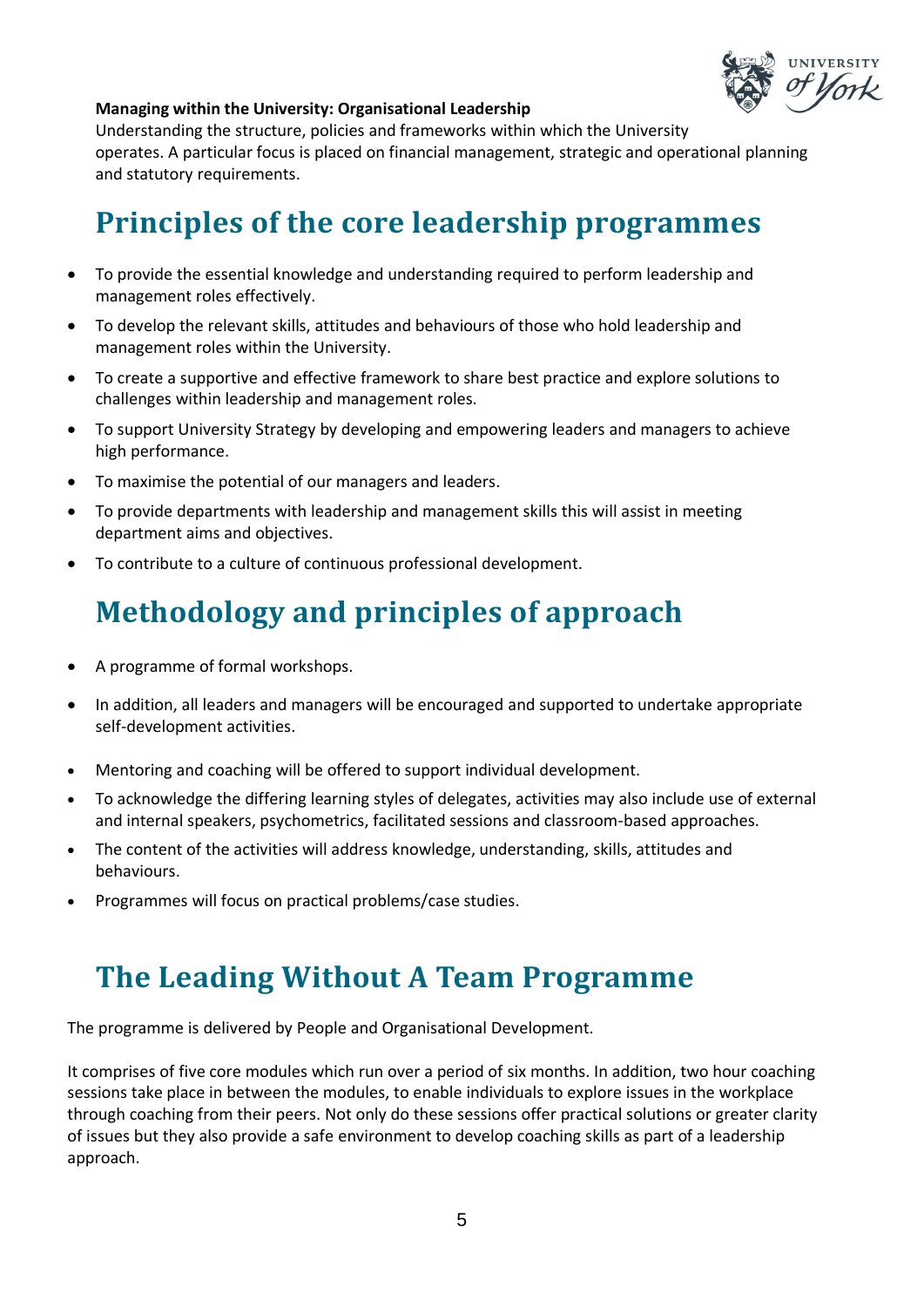

### **Testimonials from previous LWaT cohorts**

*"Engaging and thought provoking, nice balance of activities and interaction. Lots of food for thought and things I can actively apply back in the workplace."*

*"Valuable in raising awareness and understanding of others and self… interesting to see the theory underpinning styles and motivation – I now see more clearly how I relate to others in the workplace."*

*"Really useful, thanks Lindsay. Found the session around having difficult conversations particularly interesting/useful. As the LWAT course went on I became increasingly aware of how all the different things we've discussed (leadership principles/coaching skills/influencing skills etc) all inter-link and overlap. It's been brilliant for self-reflection and I got loads out of it."*

### **Overview of the Leading Without A Team Programme Structure**

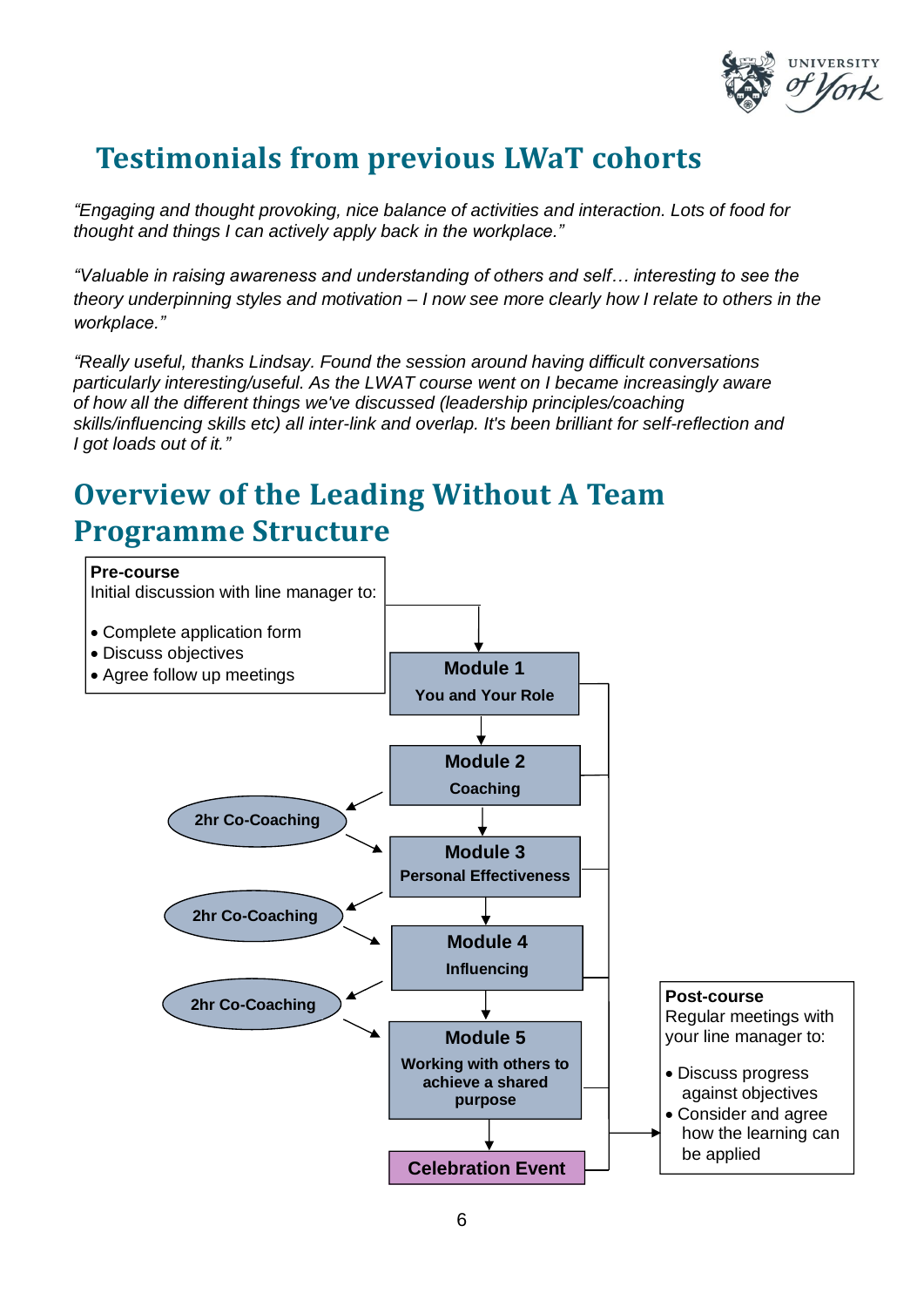

#### **Forthcoming programme - dates**

Day-long sessions run 09:30 – 16:30, **except** for Module 1 which is 09:30 – 17:30 (Day 1); 09:30- 16:30 (Day 2).

Please note that the first day of the first module will include an **evening meal** which delegates are encouraged to attend. The evening will be finished by 9pm. Module 1 will take place at **Mercure York Fairfield Manor Hotel**. All remaining modules will take place at Kings Manor.

Please also note that it is delegate responsibility to arrange transport to and from training venues. Any additional transport costs will need to be claimed through your departmental expenses.

| <b>Module</b>                                             | <b>Date</b>                                 | <b>Venue</b>                                  |  |
|-----------------------------------------------------------|---------------------------------------------|-----------------------------------------------|--|
| <b>Induction</b><br>(Delegates and line managers)         | Friday 13 September 2019<br>$09:30 - 11:30$ | <b>TBC</b>                                    |  |
| $\mathbf{1}$                                              | 15 & 16 October 2019                        | <b>Mercure York</b><br><b>Fairfield Manor</b> |  |
| $\overline{2}$                                            | 14 November 2019                            | King's Manor                                  |  |
| <b>Co-Coaching 1</b>                                      | 26 November 2019                            | <b>TBC</b>                                    |  |
| 3                                                         | 9 December 2019                             | King's Manor                                  |  |
| <b>Co-Coaching 2</b>                                      | 20 December 2019                            | <b>TBC</b>                                    |  |
| 4                                                         | 17 January 2020                             | King's Manor                                  |  |
| <b>Co-Coaching 3</b>                                      | 31 January 2020                             | <b>TBC</b>                                    |  |
| 5                                                         | 19 February 2020                            | King's Manor                                  |  |
| <b>Celebration Event</b><br>(Delegates and line managers) | 31 March 2020<br>$09:00 - 13:00$            | <b>TBC</b>                                    |  |

NB: All Co-Coaching sessions last 2 hours. You will be given a choice as to which session you would like to attend: 09:30 – 11:30 or 14:00 – 16:00.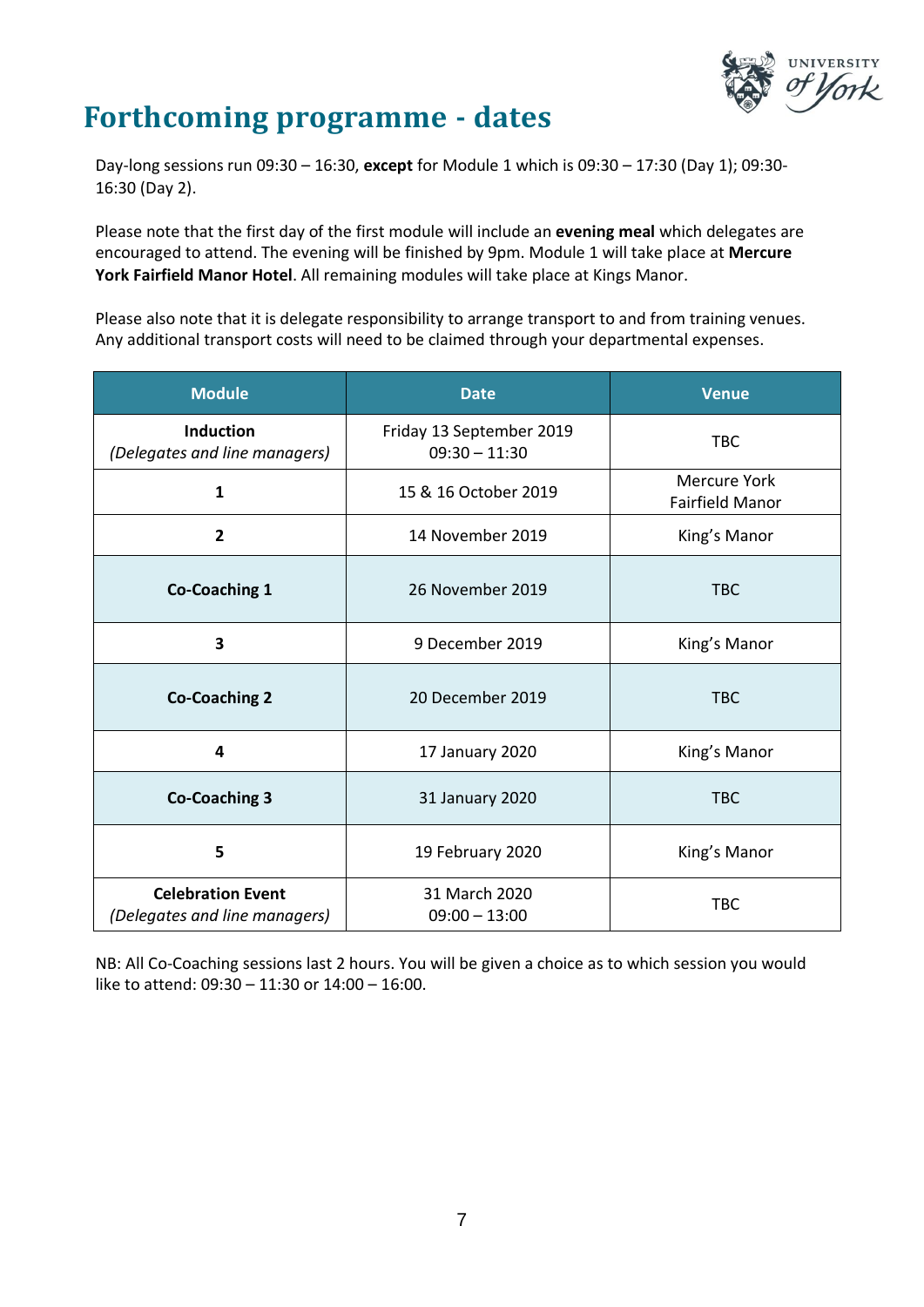

### **360<sup>o</sup> Tool**

The University has a set of Leadership Principles which was developed within the University some time ago. These principles embody important values and behaviours that leaders within our University can aspire to. While not mandatory for this programme, delegates will be encouraged to make use of the 360o tool which related to the Leadership Principles. The questions in the tool will consider the perceptions of your performance against this set of principles.

You will have a confidential individual coaching session with a member of People and Organisational Development who will provide the feedback of this profiling tool to you directly. They will also explore any areas of personal development this may highlight.

## **Myers Briggs Type Indicator (MBTI)**

The MBTI instrument is an exceptionally versatile tool that provides individuals and teams with a powerful understanding of their own and others' personality styles. Insight into the differences between personality types helps groups and individuals to work together more effectively, improving communication and reducing conflict. By recognising the preferences that MBTI illustrate and identifying your personal type, you will be able to develop your role as a leader.

## **Coaching**

Coaching has become successful in a variety of organisations. It is used to provide structure, accountability and focus that enables individuals to set effective goals, explore possibilities, overcome barriers and achieve greater satisfaction.

Module 2 will introduce you to coaching methodology and this approach will form the basis of the subsequent co-coaching groups. After initial coaching input, there will be co-coaching sessions between each module lasting 2 hours each. The timings of the sessions will be either 09.30 – 11.30 or 14.00 – 16.00.

# **People and Organisational Development (POD) provision**

In addition to the core leadership programmes, in order for individuals to meet all of their development objectives, we will highlight particular elements of the POD provision that may enhance learning.

Particular sessions that are available to all staff, may supplement learning covered in the core leadership programme or address individual learning objectives that are not covered as part of the leadership programme.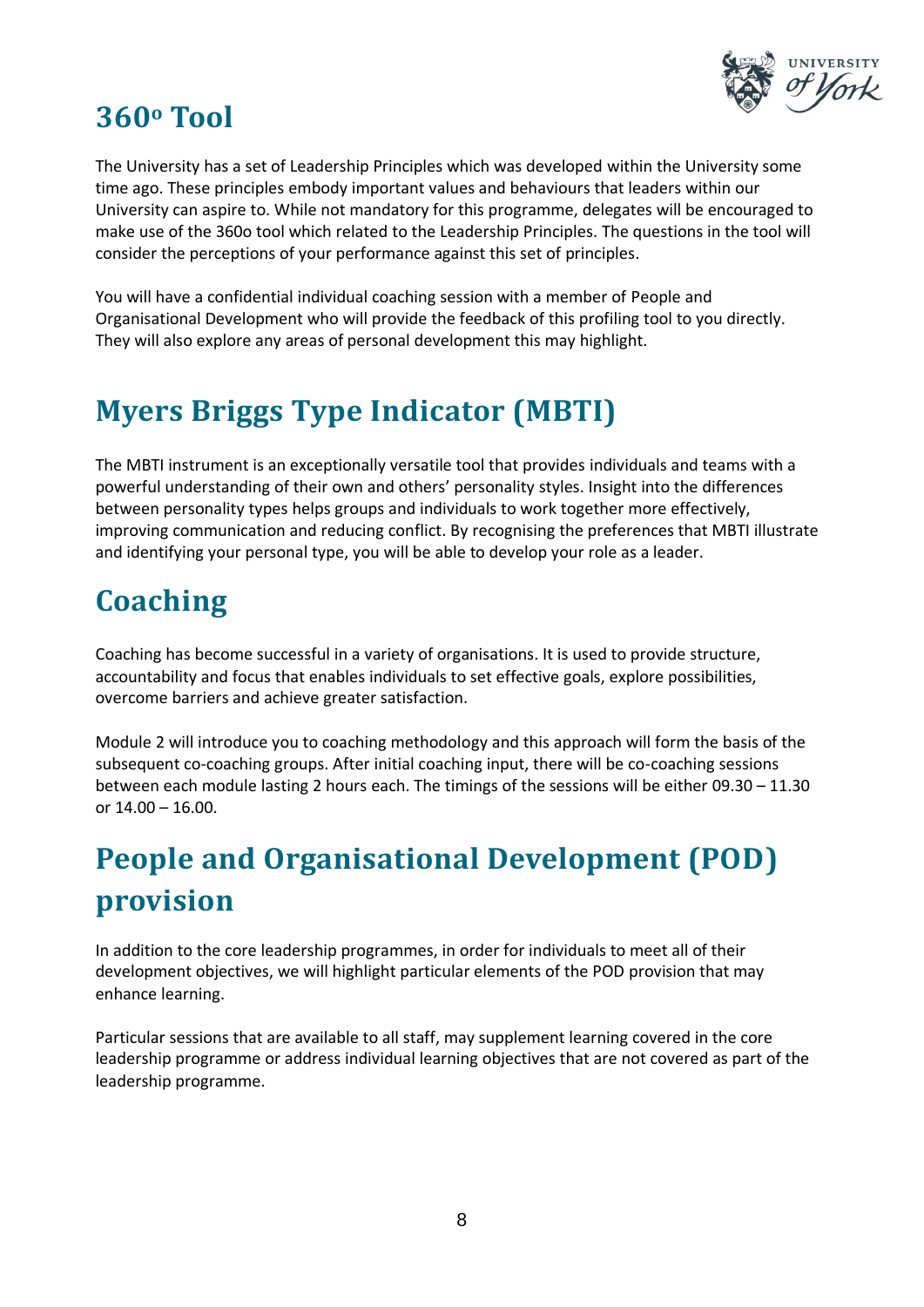

# **Leadership Alumni Forum**

Once a term, a Leadership Alumni Forum will be hosted. This will explore ongoing initiatives being introduced across the University and how leaders can engage their teams.

# **Applying and embedding your learning**

It is suggested by Cope (2005) that to be effective learning must be embedded in the workplace and learners supported in that process. He identifies that as a general rule 10% of effort should be on identifying the learning needs and objectives, 20% on an open programme learning event, 30% on workplace coaching and action learning and 40% on embedding that learning in the workplace.

The University of York Staff Survey 2017 stated that 66% of respondents had the opportunity to put new skills and knowledge gained at or through the University into practice in the workplace. This is more effective with the involvement of your direct line manager and as a result we encourage you to involve them and update them regularly on your thoughts, reflections and your development plan.

At the end of each module, reflection time will be provided for you to identify what you have learnt and how you may apply the learning back in the workplace.

Only 22% of staff completing the 2017 Staff Survey stated that they have useful discussions about their performance at work outside the annual performance review. If you do not already have an existing mechanism in place for regular meetings with your line manager, you will need to introduce this prior to commencing on the Leading Without a Team programme. This will enable you to discuss progress and highlight potential opportunities within the Department to transfer your learning.

#### **What we need from you**

- 1) Confirmation and commitment from you to all of the advertised dates.
- 2) Arrange a meeting with your line manager to discuss your application
- 3) Complete the application form accessible from the Leading Without A Team webpage once live: [https://www.york.ac.uk/admin/hr/browse/organisational-development/leadership-and](https://www.york.ac.uk/admin/hr/browse/organisational-development/leadership-and-management)[management.](https://www.york.ac.uk/admin/hr/browse/organisational-development/leadership-and-management) On completion of the Applicant Sections, your line manager will need to complete Section 4 to confirm their support of your application. A paper version of the application form is available on request – please email [leadership-development@york.ac.uk.](mailto:leadership-development@york.ac.uk)

Completed forms to be submitted either:

Electronically to: [leadership-development@york.ac.uk](mailto:leadership-development@york.ac.uk)

or via internal mail to:

Amanda Camplejohn H/B40 Heslington Hall